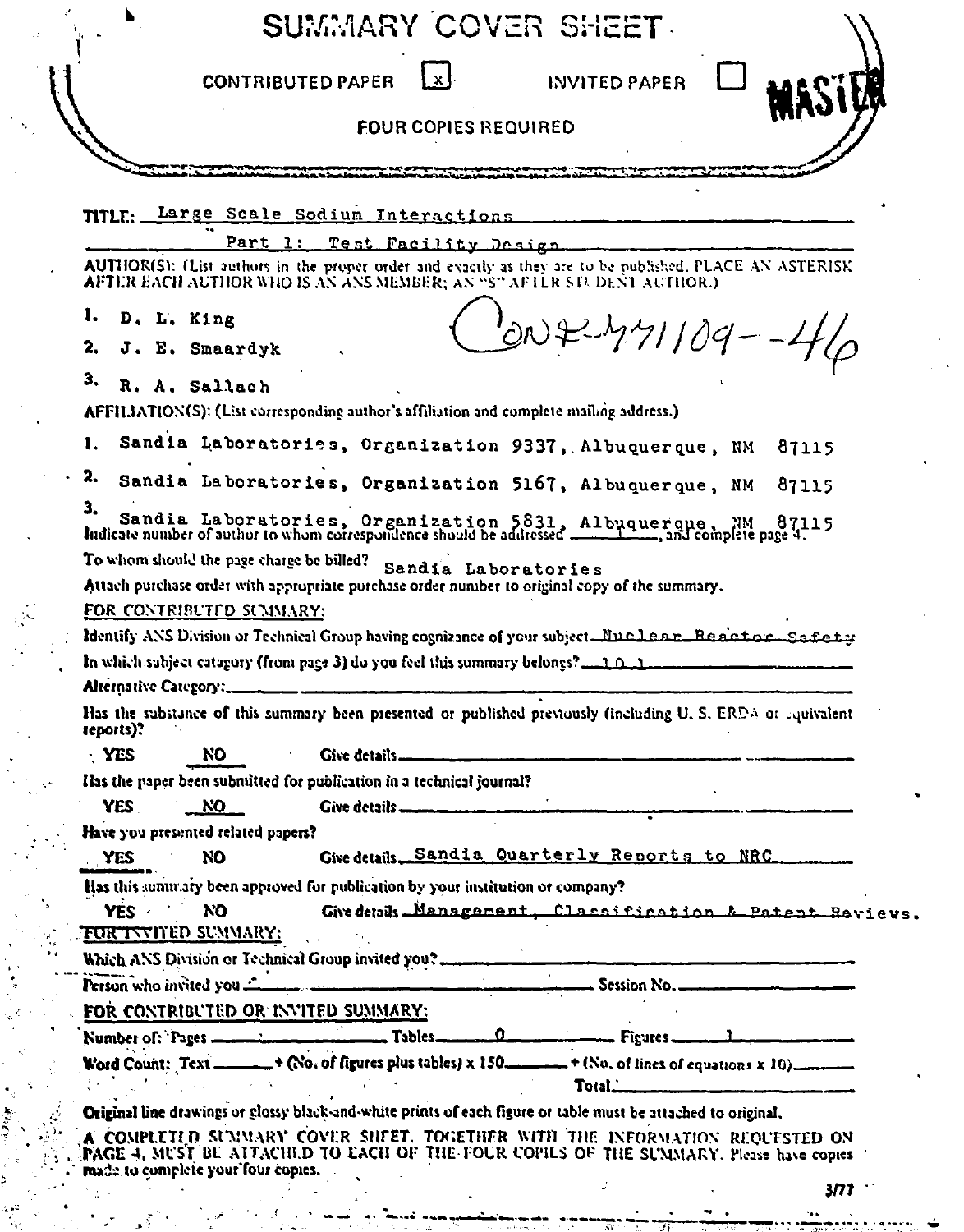| FILING AND MAILING INFORMATION                                                                                                                                                                                                                                                                                                                                                                                                                                                                                                                              |                                                                                                           |
|-------------------------------------------------------------------------------------------------------------------------------------------------------------------------------------------------------------------------------------------------------------------------------------------------------------------------------------------------------------------------------------------------------------------------------------------------------------------------------------------------------------------------------------------------------------|-----------------------------------------------------------------------------------------------------------|
| Name and full mailing address of author<br>to whom correspondence should be sent.<br>(Type or print legibly - form used for mailing.)                                                                                                                                                                                                                                                                                                                                                                                                                       | LOG#                                                                                                      |
| $P_1, L_1, K_1, R_2, \ldots, \ldots, \ldots, \ldots, \ldots, \ldots, \ldots$<br>Organization.9337<br>Sandia Laboratories<br>Albuquerque, NM  87115                                                                                                                                                                                                                                                                                                                                                                                                          | Telephone:<br>$(505) 264 - 4247$<br>Commercial: $(505)$ $264-4329$<br>FTS:<br>$475 - 439$                 |
| Title of Summary Large Scale Sodium Interactions                                                                                                                                                                                                                                                                                                                                                                                                                                                                                                            |                                                                                                           |
| Part 1:<br>Test Facility Design                                                                                                                                                                                                                                                                                                                                                                                                                                                                                                                             |                                                                                                           |
|                                                                                                                                                                                                                                                                                                                                                                                                                                                                                                                                                             | This is to acknowledge receipt of your summary. Please use the log number above in future correspondence. |
| 1. Accepted for presentation at the 1977<br>Winter Meeting. (See Attached In-                                                                                                                                                                                                                                                                                                                                                                                                                                                                               | 3. It is suggested that your summary be<br>combined with the summary refer-                               |
| structions)                                                                                                                                                                                                                                                                                                                                                                                                                                                                                                                                                 | enced as $\text{Log } #$ __________ (See At-                                                              |
| 2. It is suggested that your summary be<br>revised. (See Attachment)                                                                                                                                                                                                                                                                                                                                                                                                                                                                                        | (achment)<br>4. Rejected. (See Attached Comments)                                                         |
|                                                                                                                                                                                                                                                                                                                                                                                                                                                                                                                                                             |                                                                                                           |
|                                                                                                                                                                                                                                                                                                                                                                                                                                                                                                                                                             |                                                                                                           |
|                                                                                                                                                                                                                                                                                                                                                                                                                                                                                                                                                             |                                                                                                           |
|                                                                                                                                                                                                                                                                                                                                                                                                                                                                                                                                                             |                                                                                                           |
|                                                                                                                                                                                                                                                                                                                                                                                                                                                                                                                                                             |                                                                                                           |
| This summary will be considered for inclusion in the program of the American Nuclear Society's 1977 Winter<br>Meeting, San Francisco, CA, Nov. 27 - Dec. 2, 1977. Another copy of this form will be sent to you about August<br>7, 1977 informing you of the Program Committee action.<br>Your paper has been reviewed and:<br>In all correspondence regarding your summary, please refer to the Log Number shown above.<br>Thank you for submitting this summary.<br>Sincerely,<br>Dennis A. Bitz<br>ANS Technical Program Chairman<br>1977 Winter Meeting |                                                                                                           |

 $\frac{1}{\sqrt{2}}$ 

 $\frac{1}{2}$ 

ķ,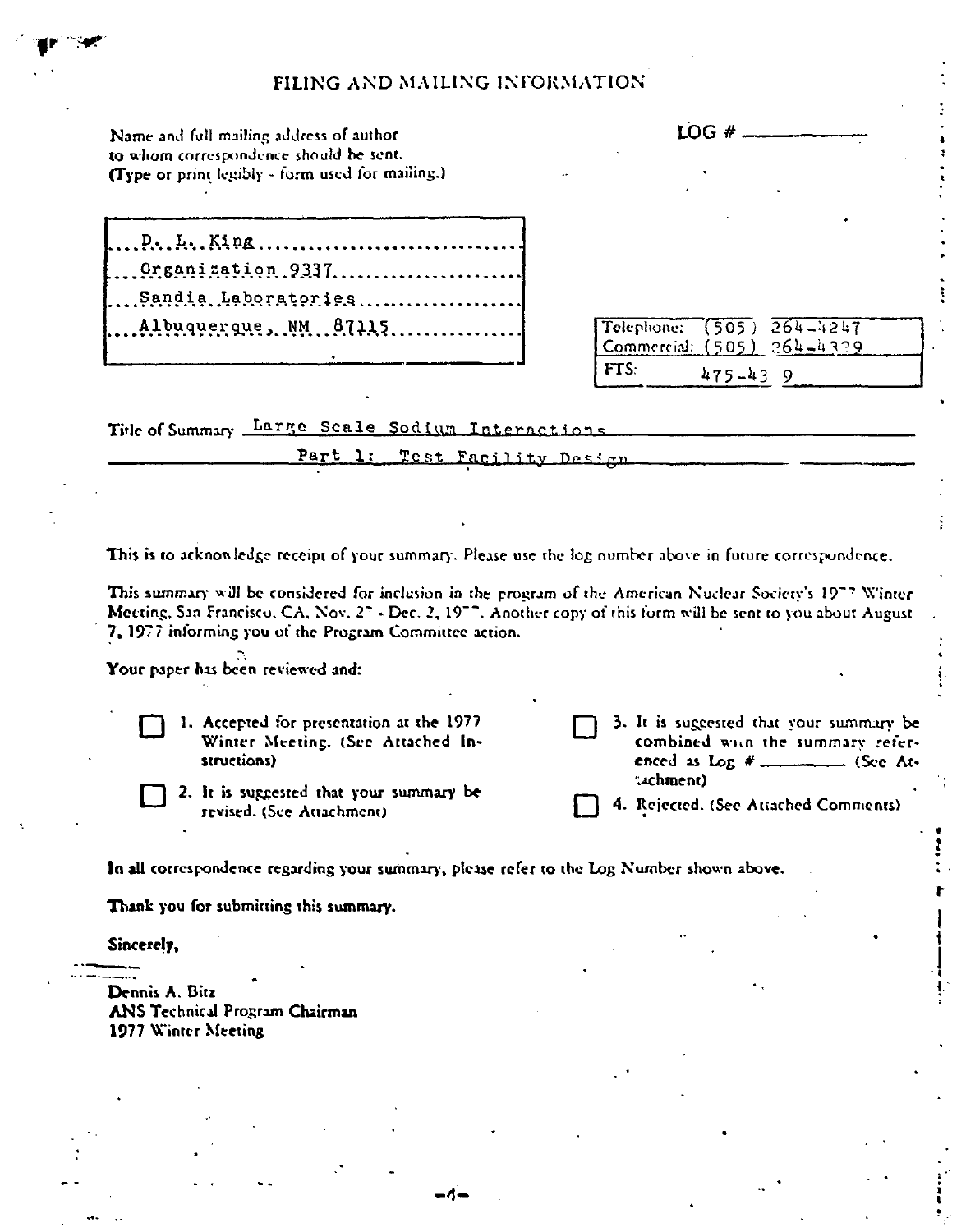LARGE SCALE SODIUM INTERACTIONS

Part 1: Test Facility Design

D. L. King

J. E. Smaardyk

R. A. Sellach

## Sandia Laboratories

Albuquerque, New Mexico 87115

For Submission to the American Nuclear Society 1977 Winter Meeting, San Francisco, CA November 27 - December 2, 1977

This work is supported by the United States Nuclear Regulatory Commission.

**DISTRIBUTION OF THIS DCCUMENT IS UNLIMIT**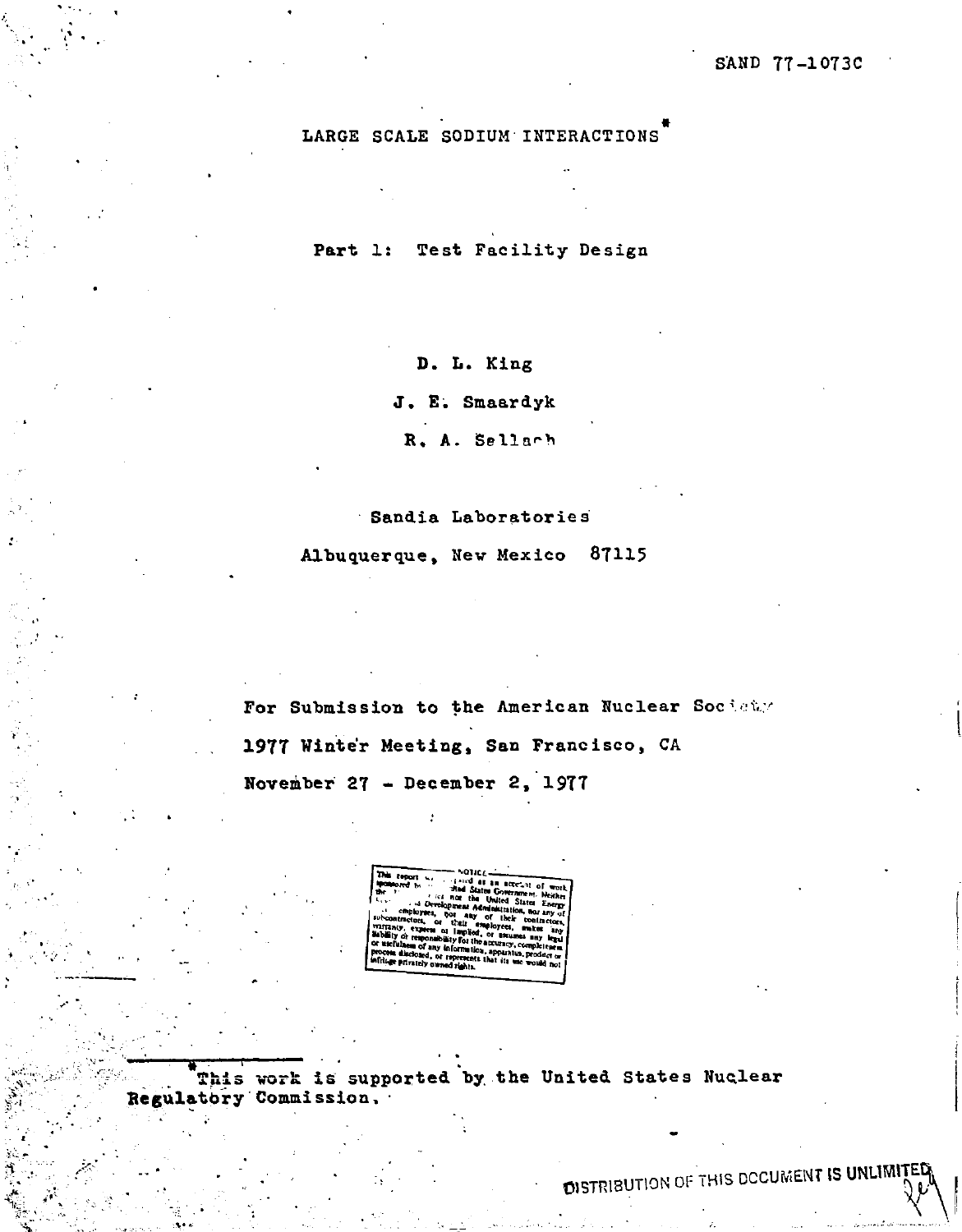## Large Scale Sodium Interactions

Part 1: Test Facility Design

During the design of the test facility for large scale sodium interaction testing, aa attempt was made to keep the system as simple and yet versatile as possible; therefore, a once through design was employed as opposed to any type of conventional sodiun "loop." The initial series of tests conducted at the facility call for rapidly dropping from 20  $k_{\text{C}}$  to 225 kg of sodium at temperatures from 825 $^{\circ}$ K to 1125<sup>0</sup>K into concrete crucibles.

Figure 1 details the basic system layout. A commercial drum heater is used to melt the sodium which is in 55 gallon drums and then a slight argon pressurization is used to force the liquid sodium through a metallic filter and into a dump tank. Then the sodium dump tank is heated to the desired temperature. A diaphragm is mechanically ruptured and the sodium is dumped into a crucible that is housed inside a large steel test chamber.

The te'st chamber is an all steel construction; vails and floor are of 0.95 cm mild steel with all seams welded. A rupture diaphragm prevents pressurization of the test chamber above the 0.10 MPa design limit. A headboard design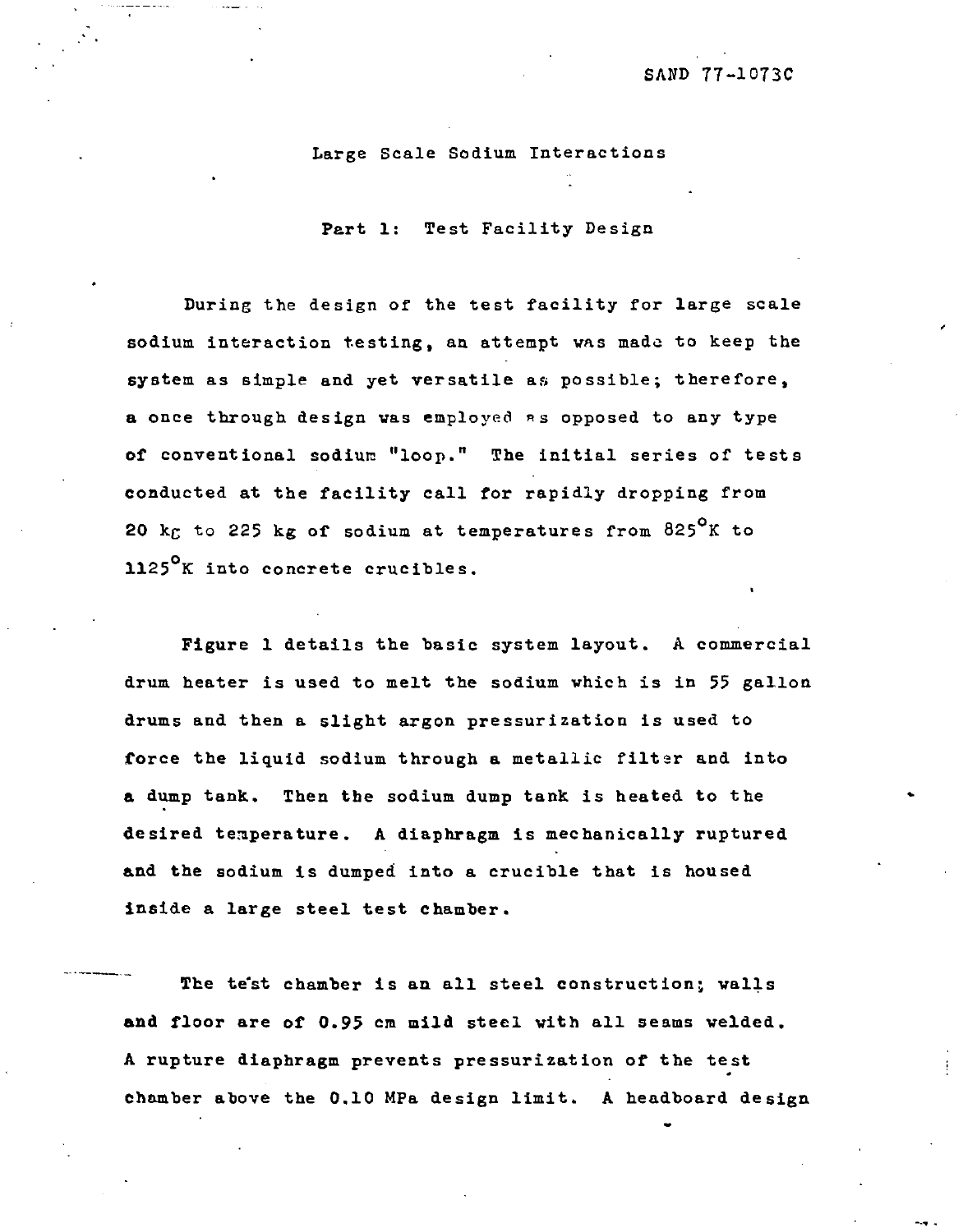is used to enable the removal, by fork lift, of the crucible and its associated instrumentation from the test chamber as a single unit.

The design of the heating/dump tank utilizes all 316 stainless-steel construction. The ASME Boiler and Pressure Vessel Procedures vere used in designing the tank assuming an allowable stress for 316 stainless of 6.9 MPa at 1125 $^{\circ}$ K. The tank has 1.27 cm thick vails vith an ellipsoidal bottom head and a stainless-steel gasketed plate flange top head. The internal volume of the tank is approximately 0.37  $m^3$ . A Class I rating vas stimulated for the tank and all of the velds vere radiographically inspected.

 $\ddot{\cdot}$ 

Inconel sheathed resistance heaters are used to raise the temperature of the sodium dump tank to the aesired level. The external tubular heaters stand off from the tank wall approximately 1.9 cm and are controlled in three separate  $zones: top - 6 kW, sides - 10 kW, and bottom - 9 kW. A$ fourth zone utilizes an internal immersion heater of 10 kW • capacity. Three mode controllers vith thermocouple feedback **•are** utilized to.control both the temperature and the rate of rise. The multiple control zones make it possible to maintain the entire tank in a reasonably isothermal condition, thus, mitigating possible thermal stress problems. The maximum rate of rise is limited to  $2^{0}$ K/min by thermal stress con**siderations.**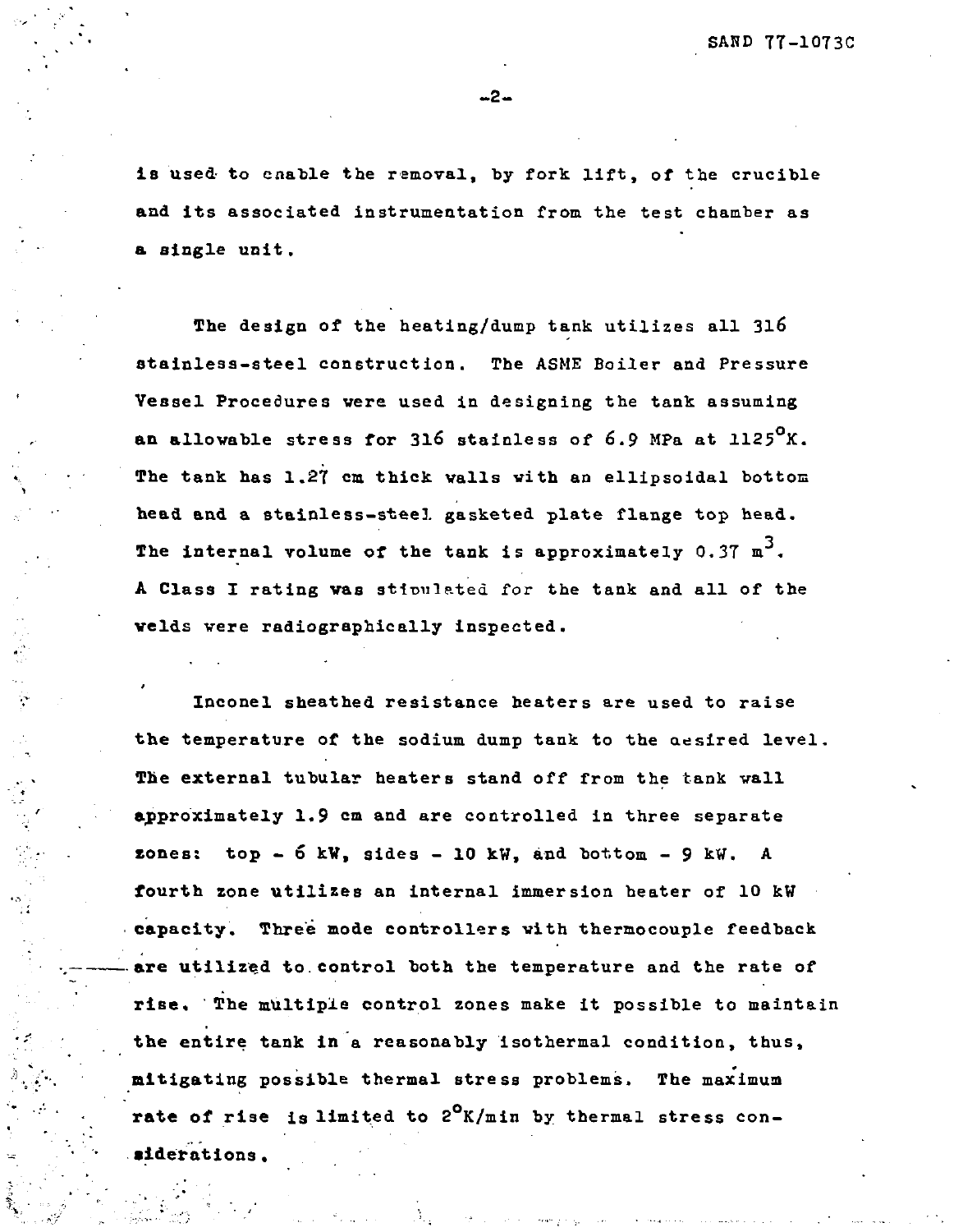The tank is supported by a three legged frame mounted on load cells. Monitoring the output from the load cells enables filling of the tank vith a given quantity of sodium and determining the rate at which the sodium is dumped.

-3-

The sodium can be dumped from the heating tank by actuating a pneumatic shear that ruptures a 316 stainlesssteel diaphragm at the bottom of the tauk. After the dump is complete, the actuator is reversed and a conical shaped valve is pulled into a seat to prevent reaction products from contaminating the dump tank.

The facility data acquisition/control system consists of a HP 9825 desk top computer with a variety of perephiral gear including a process controller, a high speed analog/ digital multiplexer unit, and magnetic tape storage Whe system is being set up to provide automatic control of the entire experiment. Data obtained during the sodium/concrete tests includes: temperatures in both the pool and the concrete, moisture migration in the crucible, ultrasonic measurement of sodium penetration rate, audio and visual recording of the reaction process, and gas evolution rate and composition.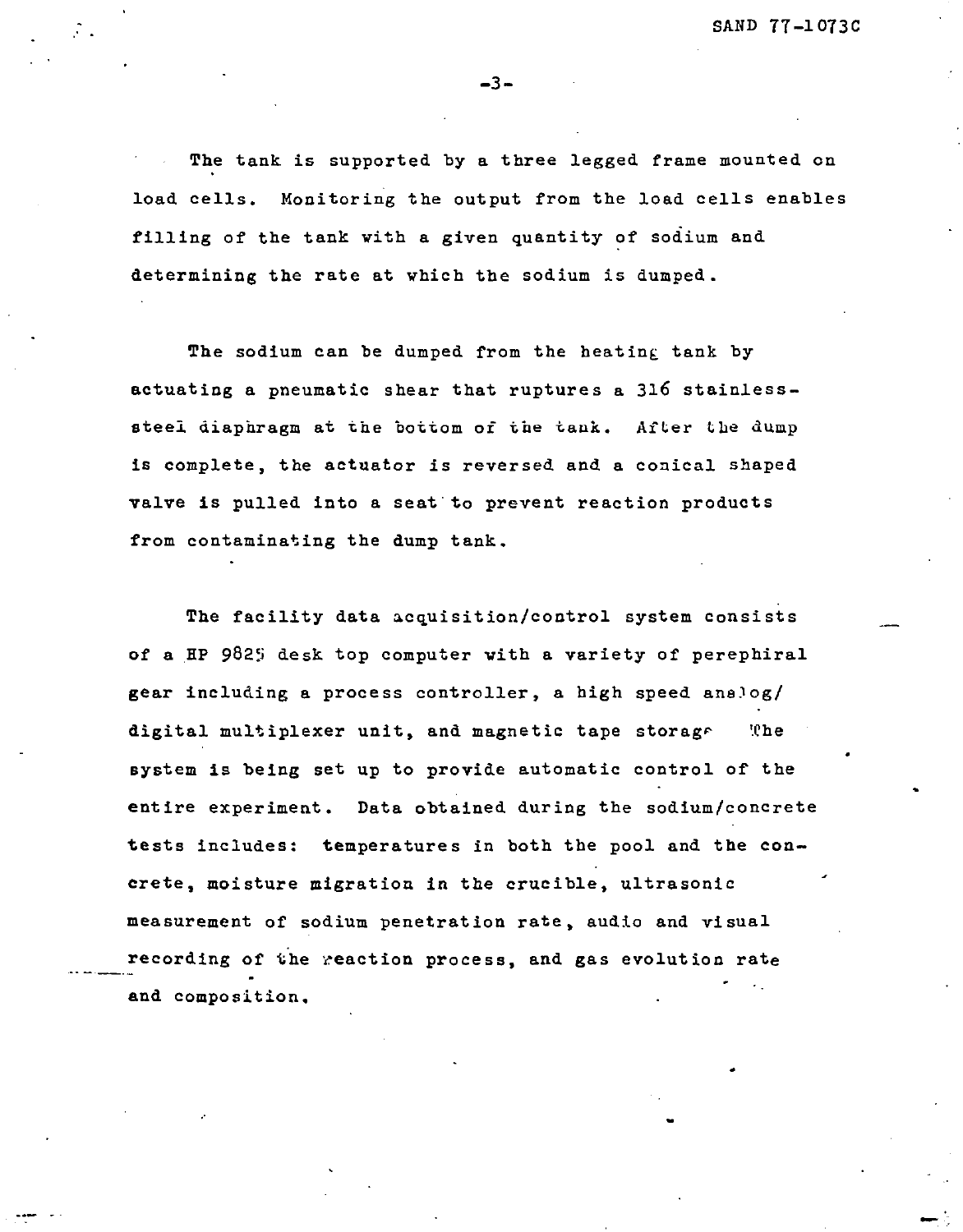In summary, a versatile test facility has been developed for conducting sodium interaction experiments associated with sodium cooled reactor safety studies. Sodium/concrete interactions are currently being studied in the facility.

- U -

Follow on experiments vill utilize a variety of configurations including: lined and unlined ciucibles, heated and unheated pools, enclosed or open top hats, and dumping or spraying of sodium.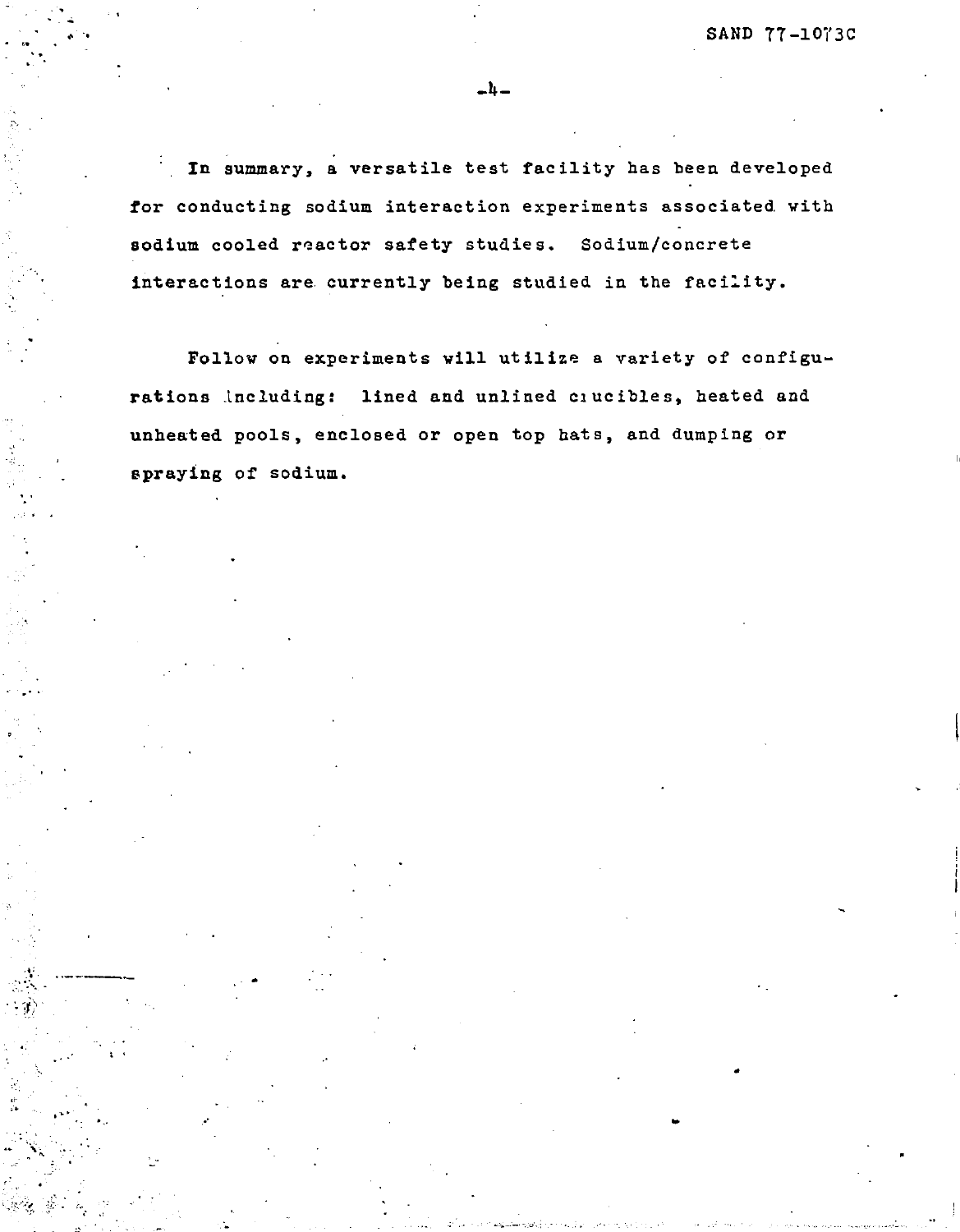Title for Figure

Figure 1: Test Facility Schematic